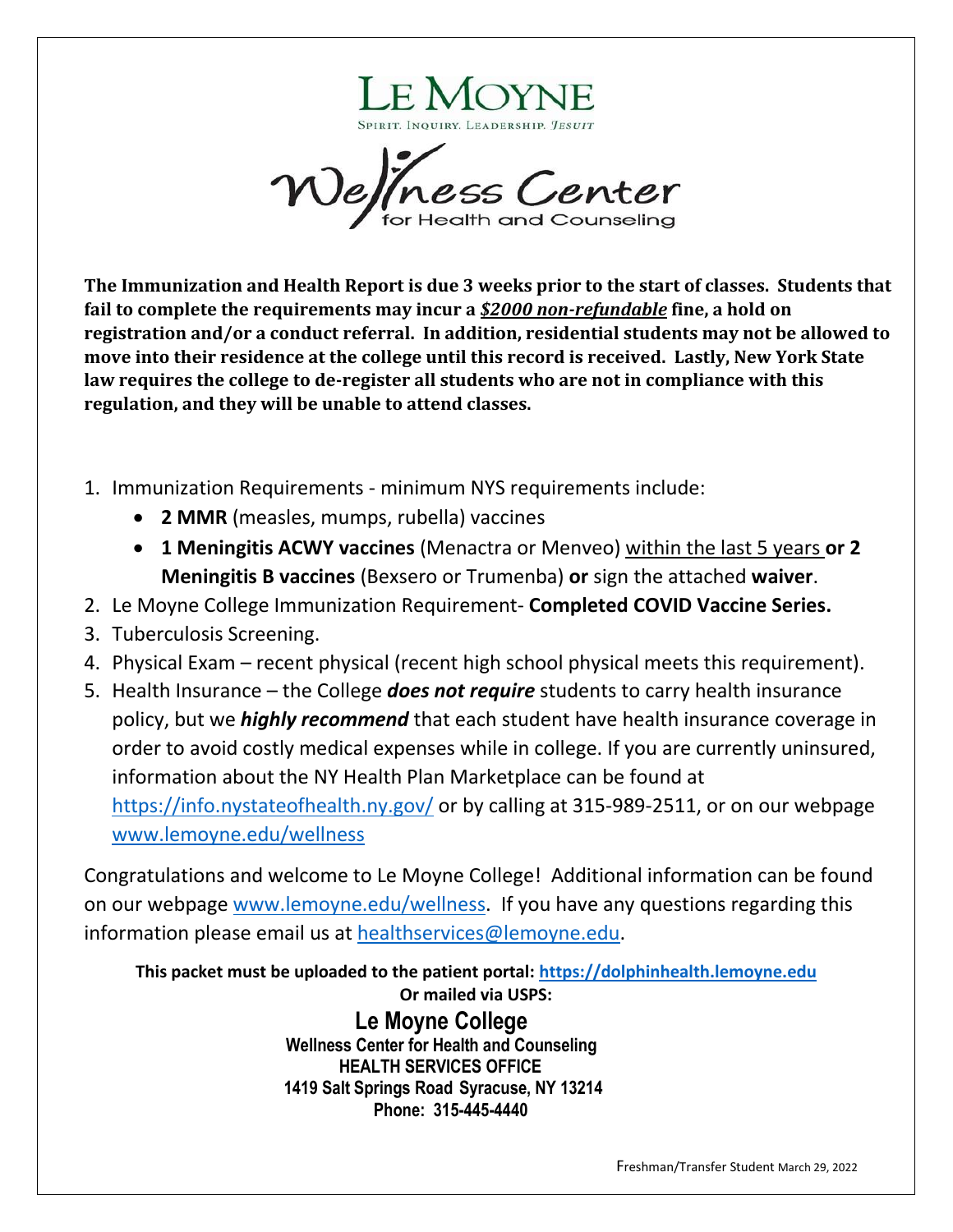# **FIRST YEAR STUDENT/TRANSFER STUDENT IMMUNIZATION AND HEALTH REPORT**

*This section to be completed by the Student*

|                             |                   | Gender: Date of Birth: Cambridge Contact Contact Contact Contact Contact Contact Contact Contact Contact Conta |                                           |
|-----------------------------|-------------------|----------------------------------------------------------------------------------------------------------------|-------------------------------------------|
|                             | # Street          |                                                                                                                | Telephone #: ____________________________ |
|                             |                   |                                                                                                                |                                           |
| City                        | <b>State</b>      | Zip Code                                                                                                       |                                           |
|                             |                   |                                                                                                                |                                           |
| Father's Name / Guardian    | Home phone/Cell # | Work phone #                                                                                                   | Occupation                                |
| Mother's Name / Guardian    | Home phone/Cell # | Work Phone #                                                                                                   | Occupation                                |
| NCAA Team Member This year? | <b>YES</b>        | NO.                                                                                                            |                                           |

#### **Health History Requirements**

As a new student, you **must submit this completed Immunization and Health History form upon admission to the college**. This form is the foundation of your medical record at Le Moyne College. This record is reviewed by The Wellness Center for Health and Counseling, and if necessary referred to the College physician for evaluation. It is then filed for reference to be used whenever a consultation for illness or a conference for health appraisal takes place. **All information is confidential and will be used only by the Wellness Center for Health and Counseling**. You have been accepted to the college, and information you provide on this form will not be used in any way to influence your status at Le Moyne College. It is important that you fully disclose all health and mental health conditions.

**The Immunization and Health Report is due 3 weeks prior to the start of classes. Students that fail to complete the requirements may incur a** *\$2000 non-refundable* **fine, a hold on registration and/or a conduct referral. In addition, residential students may not be allowed to move into their residence at the college until this record is received. Lastly, New York State law requires the college to de-register all students who are not in compliance with this regulation, and they will be unable to attend classes.**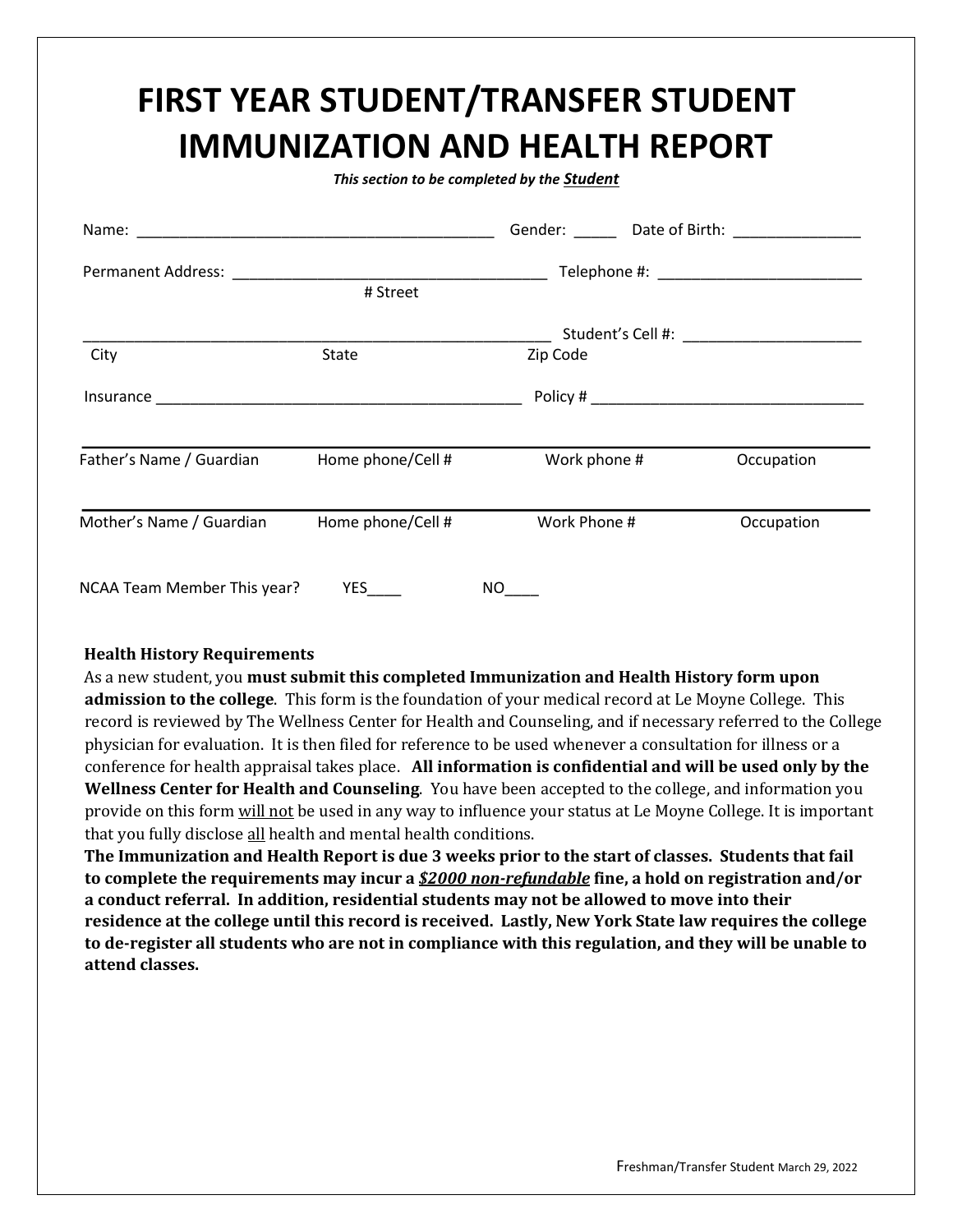| Date of Birth: _____________<br><b>Student Name:</b> Student Name:  |                                                                                                                                             |                                |               |  |  |  |
|---------------------------------------------------------------------|---------------------------------------------------------------------------------------------------------------------------------------------|--------------------------------|---------------|--|--|--|
| PERSONAL HEALTH HISTORY                                             |                                                                                                                                             |                                |               |  |  |  |
|                                                                     |                                                                                                                                             |                                |               |  |  |  |
| ALLERGIES: ________ YES _______ NO                                  |                                                                                                                                             |                                |               |  |  |  |
|                                                                     |                                                                                                                                             |                                |               |  |  |  |
|                                                                     | Do you receive allergy desensitization injections? _____________________________                                                            |                                |               |  |  |  |
|                                                                     |                                                                                                                                             |                                |               |  |  |  |
|                                                                     | MEDICAL OR HEALTH CONCERNS - Please check conditions/diseases you have had.                                                                 |                                |               |  |  |  |
| Acne                                                                | Eye injury or Disease                                                                                                                       | <b>Migraines</b>               |               |  |  |  |
| Anemia                                                              | Fainting                                                                                                                                    | Mitral Valve Prolapse          |               |  |  |  |
| Anxiety                                                             | Fracture (specify)                                                                                                                          | Mononucleosis - Date           |               |  |  |  |
| Arthritis                                                           | Genetic Disorder                                                                                                                            | Pneumonia/Bronchitis           |               |  |  |  |
| Asthma                                                              | GERD                                                                                                                                        | Pregnancies                    |               |  |  |  |
| <b>Attention Deficit Disorder</b>                                   | Glaucoma                                                                                                                                    | <b>PTSD</b>                    |               |  |  |  |
| <b>Back Trouble</b>                                                 | <b>Heart Murmur</b>                                                                                                                         | <b>Rheumatic Fever</b>         |               |  |  |  |
| <b>Bleeding Disorder</b>                                            | <b>Heart Disease</b>                                                                                                                        | Skin Disorder                  |               |  |  |  |
| Celiac Disease                                                      | <b>Hepatitis</b>                                                                                                                            | Stroke                         |               |  |  |  |
| Crohn's Disease                                                     | Herpes/STD                                                                                                                                  | Substance Abuse                |               |  |  |  |
| Concussion(s) How many                                              | High/Low Blood Pressure                                                                                                                     | <b>Thyroid Disease</b>         |               |  |  |  |
| Depression                                                          | IBS (Irritable Bowel Syndrome)                                                                                                              | Tumor/Cancer                   |               |  |  |  |
| <b>Diabetes</b>                                                     | <b>Irregular Menstrual Periods</b>                                                                                                          | Ulcer                          |               |  |  |  |
| <b>Eating Disorder</b>                                              | Kidney Disease                                                                                                                              | <b>Urinary Tract Infection</b> |               |  |  |  |
| Epilepsy/Seizure                                                    | Meningitis                                                                                                                                  | <b>Ulcerative Colitis</b>      |               |  |  |  |
| Covid-19-Date:                                                      |                                                                                                                                             |                                |               |  |  |  |
|                                                                     | Do you have an illness or condition, not listed above, for which you are now being treated? (If yes, specify.)                              |                                |               |  |  |  |
|                                                                     | Chronic or long term on-going medical condition? (Please have physician write a medical summary and attach to this form.)                   |                                |               |  |  |  |
|                                                                     |                                                                                                                                             |                                |               |  |  |  |
|                                                                     | List any hospitalizations and/or surgeries. (Please provide type and date.)                                                                 |                                |               |  |  |  |
|                                                                     |                                                                                                                                             |                                |               |  |  |  |
|                                                                     | Do you or Have you had emotional difficulties or other mental health concerns? Describe the diagnosis and treatment (e.g. hospitalizations, |                                |               |  |  |  |
|                                                                     |                                                                                                                                             |                                |               |  |  |  |
|                                                                     |                                                                                                                                             |                                |               |  |  |  |
| psychotherapy and/or medications.)                                  |                                                                                                                                             |                                |               |  |  |  |
|                                                                     |                                                                                                                                             |                                |               |  |  |  |
|                                                                     | Are you currently taking any medication? (Include prescription, over the counter, vitamins/supplements, birth control, herbal medicine.)    |                                |               |  |  |  |
|                                                                     |                                                                                                                                             |                                |               |  |  |  |
|                                                                     |                                                                                                                                             |                                |               |  |  |  |
|                                                                     |                                                                                                                                             |                                |               |  |  |  |
|                                                                     |                                                                                                                                             |                                |               |  |  |  |
| <b>FAMILY HISTORY</b><br>Father<br><b>Mother</b><br><b>Siblings</b> |                                                                                                                                             |                                |               |  |  |  |
|                                                                     |                                                                                                                                             |                                |               |  |  |  |
|                                                                     |                                                                                                                                             |                                |               |  |  |  |
| Children<br>Name                                                    | <b>Medical Conditions</b><br>Age                                                                                                            | <b>Cause of Death</b>          | Year of Death |  |  |  |

Freshman/Transfer Student March 29, 2022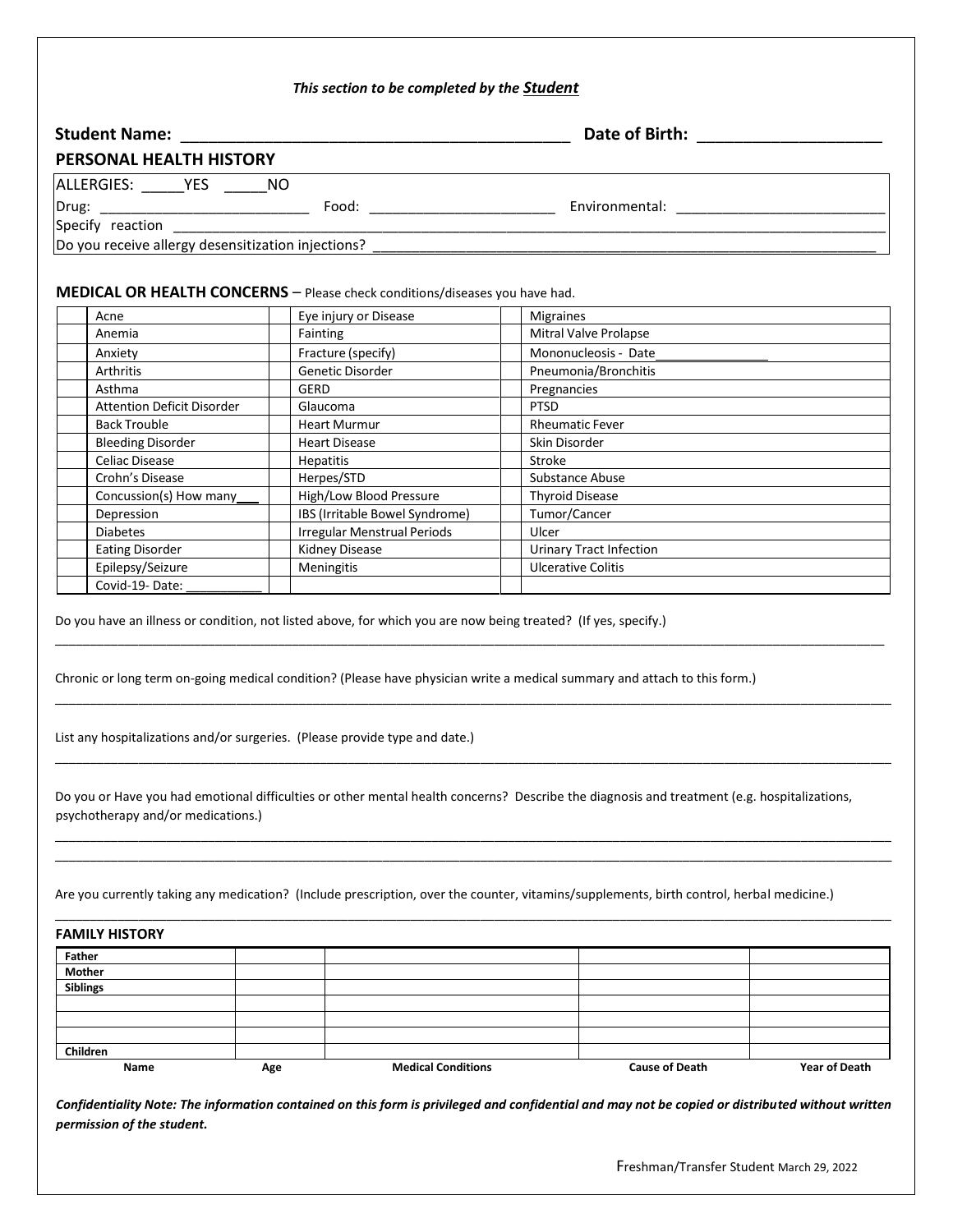

## *\*THIS FORM MUST COMPLETED BY STUDENTS WHO HAVE NOT HAD THE MENINGITIS VACCINE \**

New York State requires that you be informed about meningococcal disease and why it is dangerous. Briefly, it is a bacterial infection that is potentially life-threatening. It often begins with symptoms that can be mistaken for flu, but unlike more common infections it can get worse very rapidly and can cause death in as little as  $24 - 48$  hours. It can also cause permanent disabilities such as amputations, scarring, hearing loss and brain damage. It is spread from person to person by droplets that are released by coughing or sharing eating utensils, or kissing. While anyone can get this disease, college students living in residence halls are at modestly increased risk for meningitis and may wish to consider vaccination. While the vaccine does not eliminate the risk of meningococcal disease, it is very effective in protecting against 4 of the strains of bacteria including the strain most commonly found on college campuses. More information including our meningitis policy is found on Le Moyne College Student Health Website (www.lemoyne.edu), and can also be found at the CDC website (cdc.gov) and the American College Health Association website (acha.org). You also can speak with your physician regarding this important decision.

New York State Public Health Law requires that **all** college students have either:

#### **1 dose of meningitis ACWY vaccine within the last 5 years OR**

#### **2 or 3 meningitis B vaccines OR**

**decline the vaccine** by signing this waiver.

Students that decline the vaccine must complete this form and return it to Le Moyne College Health Services 3 weeks before the start of class. Students may be held out of class and will not be able to register for any further classes until compliance is achieved.

#### Check the statement and sign below.

I have **or** my son/daughter<18 has:

\_\_\_ read, or have had explained to me, the information regarding meningococcal meningitis disease. I understand the risks of not receiving the vaccine. I have decided that I (my child) will not obtain immunization against meningococcal meningitis disease.

| Signed:                                         | Date:          |
|-------------------------------------------------|----------------|
| Student (Parent/Guardian if student is a minor) |                |
| Print Student's name:                           | Date of Birth: |
|                                                 |                |

Freshman/Transfer Student March 29, 2022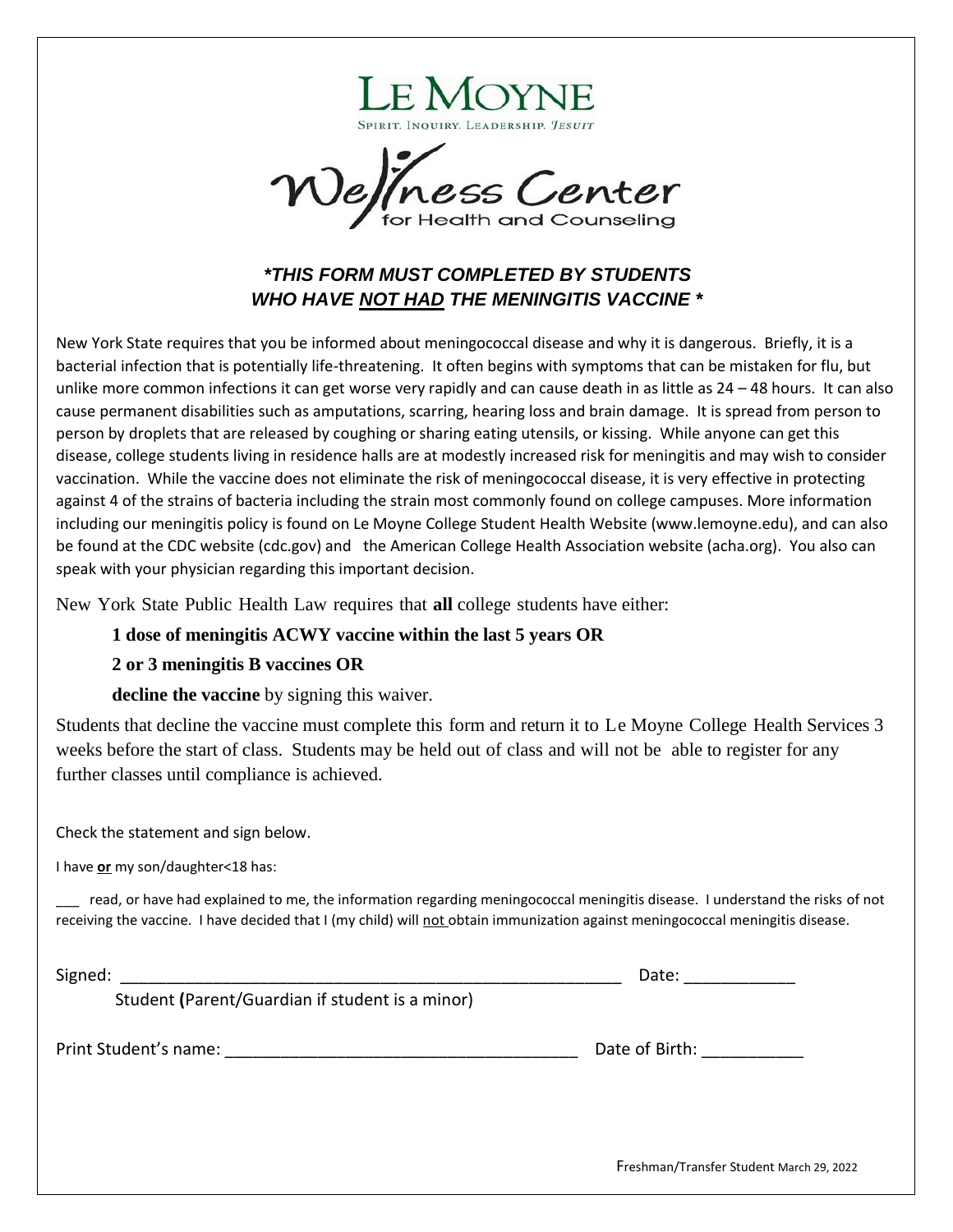| <b>Student Name:</b><br>Date of Birth: The Contract of Birth:                                                                                                                                                                                                                                                                                                                                                                                                                                                                                                                                                                                                                                                                                                                                                                                                                                                                                                                                                                                                                                                                                             |
|-----------------------------------------------------------------------------------------------------------------------------------------------------------------------------------------------------------------------------------------------------------------------------------------------------------------------------------------------------------------------------------------------------------------------------------------------------------------------------------------------------------------------------------------------------------------------------------------------------------------------------------------------------------------------------------------------------------------------------------------------------------------------------------------------------------------------------------------------------------------------------------------------------------------------------------------------------------------------------------------------------------------------------------------------------------------------------------------------------------------------------------------------------------|
| THIS SECTION COMPLETED BY HEALTH CARE PROVIDER                                                                                                                                                                                                                                                                                                                                                                                                                                                                                                                                                                                                                                                                                                                                                                                                                                                                                                                                                                                                                                                                                                            |
| <b>REQUIRED:</b>                                                                                                                                                                                                                                                                                                                                                                                                                                                                                                                                                                                                                                                                                                                                                                                                                                                                                                                                                                                                                                                                                                                                          |
| <b>MMR</b> #1 $\left/ \right/ \right/$ <b>MMR</b> #2 $\left/ \right/ \right/$ <b>OR</b> ATTACH LAB RESULT SHOWING IMMUNE STATUS                                                                                                                                                                                                                                                                                                                                                                                                                                                                                                                                                                                                                                                                                                                                                                                                                                                                                                                                                                                                                           |
| MENINGOCOCCAL VACCINE: (Required by the State within in the last 5 years)                                                                                                                                                                                                                                                                                                                                                                                                                                                                                                                                                                                                                                                                                                                                                                                                                                                                                                                                                                                                                                                                                 |
| CIRCLE ONE: Menactra, Menveo, ACWY, Men B Series OR SIGN ENCLOSED MENINGITIS WAIVER FORM.<br>#1 $/$ $/$                                                                                                                                                                                                                                                                                                                                                                                                                                                                                                                                                                                                                                                                                                                                                                                                                                                                                                                                                                                                                                                   |
| <b>COVID-19 VACCINE:</b>                                                                                                                                                                                                                                                                                                                                                                                                                                                                                                                                                                                                                                                                                                                                                                                                                                                                                                                                                                                                                                                                                                                                  |
| Moderna #1 $/$ $/$ #2 $/$                                                                                                                                                                                                                                                                                                                                                                                                                                                                                                                                                                                                                                                                                                                                                                                                                                                                                                                                                                                                                                                                                                                                 |
| Pfizer                                                                                                                                                                                                                                                                                                                                                                                                                                                                                                                                                                                                                                                                                                                                                                                                                                                                                                                                                                                                                                                                                                                                                    |
| Johnson & Johnson (Janssen)<br>$#1$ / /                                                                                                                                                                                                                                                                                                                                                                                                                                                                                                                                                                                                                                                                                                                                                                                                                                                                                                                                                                                                                                                                                                                   |
| I wish to apply for vaccine exemption. (See Le Moyne Health Services Webpage)                                                                                                                                                                                                                                                                                                                                                                                                                                                                                                                                                                                                                                                                                                                                                                                                                                                                                                                                                                                                                                                                             |
| <b>RECOMMENDED:</b>                                                                                                                                                                                                                                                                                                                                                                                                                                                                                                                                                                                                                                                                                                                                                                                                                                                                                                                                                                                                                                                                                                                                       |
| INFLUENZA: VACCINE DATE $\frac{1}{\sqrt{1-\frac{1}{2}}}$                                                                                                                                                                                                                                                                                                                                                                                                                                                                                                                                                                                                                                                                                                                                                                                                                                                                                                                                                                                                                                                                                                  |
| <b>COVID BOOSTER:</b> $\frac{1}{2}$ / $\frac{1}{2}$ VACCINE NAME:                                                                                                                                                                                                                                                                                                                                                                                                                                                                                                                                                                                                                                                                                                                                                                                                                                                                                                                                                                                                                                                                                         |
| VARICELLA VACCINE: VACCINE DATES #1 ___/___/_____/ #2 / /                                                                                                                                                                                                                                                                                                                                                                                                                                                                                                                                                                                                                                                                                                                                                                                                                                                                                                                                                                                                                                                                                                 |
| HEPATITIS B SERIES: VACCINE DATES #1___/___/____ #2___/___/____ #3___/___/____                                                                                                                                                                                                                                                                                                                                                                                                                                                                                                                                                                                                                                                                                                                                                                                                                                                                                                                                                                                                                                                                            |
| <b>TETANUS</b> (ADULT) BOOSTER: <b>TDAP</b> DATE: / / / (WITHIN THE PAST 10 YEARS)                                                                                                                                                                                                                                                                                                                                                                                                                                                                                                                                                                                                                                                                                                                                                                                                                                                                                                                                                                                                                                                                        |
| HPV #1 ___ / ____ / ____ #2 ___ / ____ / ____ #3 ___ / ____ / _____                                                                                                                                                                                                                                                                                                                                                                                                                                                                                                                                                                                                                                                                                                                                                                                                                                                                                                                                                                                                                                                                                       |
|                                                                                                                                                                                                                                                                                                                                                                                                                                                                                                                                                                                                                                                                                                                                                                                                                                                                                                                                                                                                                                                                                                                                                           |
| <b>TUBERCULOSIS SCREENING QUESTIONNAIRE</b>                                                                                                                                                                                                                                                                                                                                                                                                                                                                                                                                                                                                                                                                                                                                                                                                                                                                                                                                                                                                                                                                                                               |
| 1. Does the student have signs or symptoms of active tuberculosis disease? Yes____ No____ If No, proceed to 2.                                                                                                                                                                                                                                                                                                                                                                                                                                                                                                                                                                                                                                                                                                                                                                                                                                                                                                                                                                                                                                            |
| If Yes, proceed with additional evaluation to exclude active TB including; Tuberculin skin testing, chest X-ray and                                                                                                                                                                                                                                                                                                                                                                                                                                                                                                                                                                                                                                                                                                                                                                                                                                                                                                                                                                                                                                       |
| sputum evaluation as indicated.                                                                                                                                                                                                                                                                                                                                                                                                                                                                                                                                                                                                                                                                                                                                                                                                                                                                                                                                                                                                                                                                                                                           |
| 2. Is the student a member of a *high-risk group? Yes___ No___ If No, STOP. If Yes, proceed with skin testing.                                                                                                                                                                                                                                                                                                                                                                                                                                                                                                                                                                                                                                                                                                                                                                                                                                                                                                                                                                                                                                            |
| A history of BCG vaccination does not preclude testing of a high-risk member.                                                                                                                                                                                                                                                                                                                                                                                                                                                                                                                                                                                                                                                                                                                                                                                                                                                                                                                                                                                                                                                                             |
| 2a) Tuberculin Skin Test (Mantoux only and within past year) *Only required if high risk or active TB*                                                                                                                                                                                                                                                                                                                                                                                                                                                                                                                                                                                                                                                                                                                                                                                                                                                                                                                                                                                                                                                    |
| Date given: _______________Date read: ______________Result (in actual mm induration) ______________                                                                                                                                                                                                                                                                                                                                                                                                                                                                                                                                                                                                                                                                                                                                                                                                                                                                                                                                                                                                                                                       |
| PPD manufacturer, Lot # and Expiration date: ___________________________________                                                                                                                                                                                                                                                                                                                                                                                                                                                                                                                                                                                                                                                                                                                                                                                                                                                                                                                                                                                                                                                                          |
| 3. Chest X-ray (required if tuberculin skin test is positive)                                                                                                                                                                                                                                                                                                                                                                                                                                                                                                                                                                                                                                                                                                                                                                                                                                                                                                                                                                                                                                                                                             |
|                                                                                                                                                                                                                                                                                                                                                                                                                                                                                                                                                                                                                                                                                                                                                                                                                                                                                                                                                                                                                                                                                                                                                           |
|                                                                                                                                                                                                                                                                                                                                                                                                                                                                                                                                                                                                                                                                                                                                                                                                                                                                                                                                                                                                                                                                                                                                                           |
| *Categories of high risk students include those students who have arrived in the past 5 years from countries where TB is endemic. It is easier to<br>identify countries of low rather than high TB prevalence. Therefore, students should undergo TB screening if they have arrived from countries<br>EXCEPT those on the following list: Canada, Jamaica, St. Kitts, and Nevis, Saint Lucia, Virgin Islands USA, Belgium, Denmark, Finland, France,<br>Germany, Greece, Iceland Ireland, Italy, Liechtenstein, Luxembourg, Malta, Monaco, Netherlands, Norway, San Marino, Sweden, Switzerland,<br>United Kingdom, American Samoa, Australia, or New Zealand. Other categories of high-risk congregate settings such as prisons, nursing homes,<br>hospitals, residential facilities for patients with AIDS, or homeless shelters: and those who have clinical conditions such as diabetes, chronic renal<br>failure, leukemia's, or lymphomas, low body weight, gastrectomy and jejunoileal by pass, chronic malabsorption syndromes, prolonged<br>corticosteroid therapy (e.g. prednisone>15mg/day for >1 month) or other immunosuppressive disorders. |
| PHYSICIAN OR HEALTH CARE PROVIDER (Must be signed and dated to be acceptable)                                                                                                                                                                                                                                                                                                                                                                                                                                                                                                                                                                                                                                                                                                                                                                                                                                                                                                                                                                                                                                                                             |
|                                                                                                                                                                                                                                                                                                                                                                                                                                                                                                                                                                                                                                                                                                                                                                                                                                                                                                                                                                                                                                                                                                                                                           |
|                                                                                                                                                                                                                                                                                                                                                                                                                                                                                                                                                                                                                                                                                                                                                                                                                                                                                                                                                                                                                                                                                                                                                           |
| Freshman/Transfer Student March 29, 2022                                                                                                                                                                                                                                                                                                                                                                                                                                                                                                                                                                                                                                                                                                                                                                                                                                                                                                                                                                                                                                                                                                                  |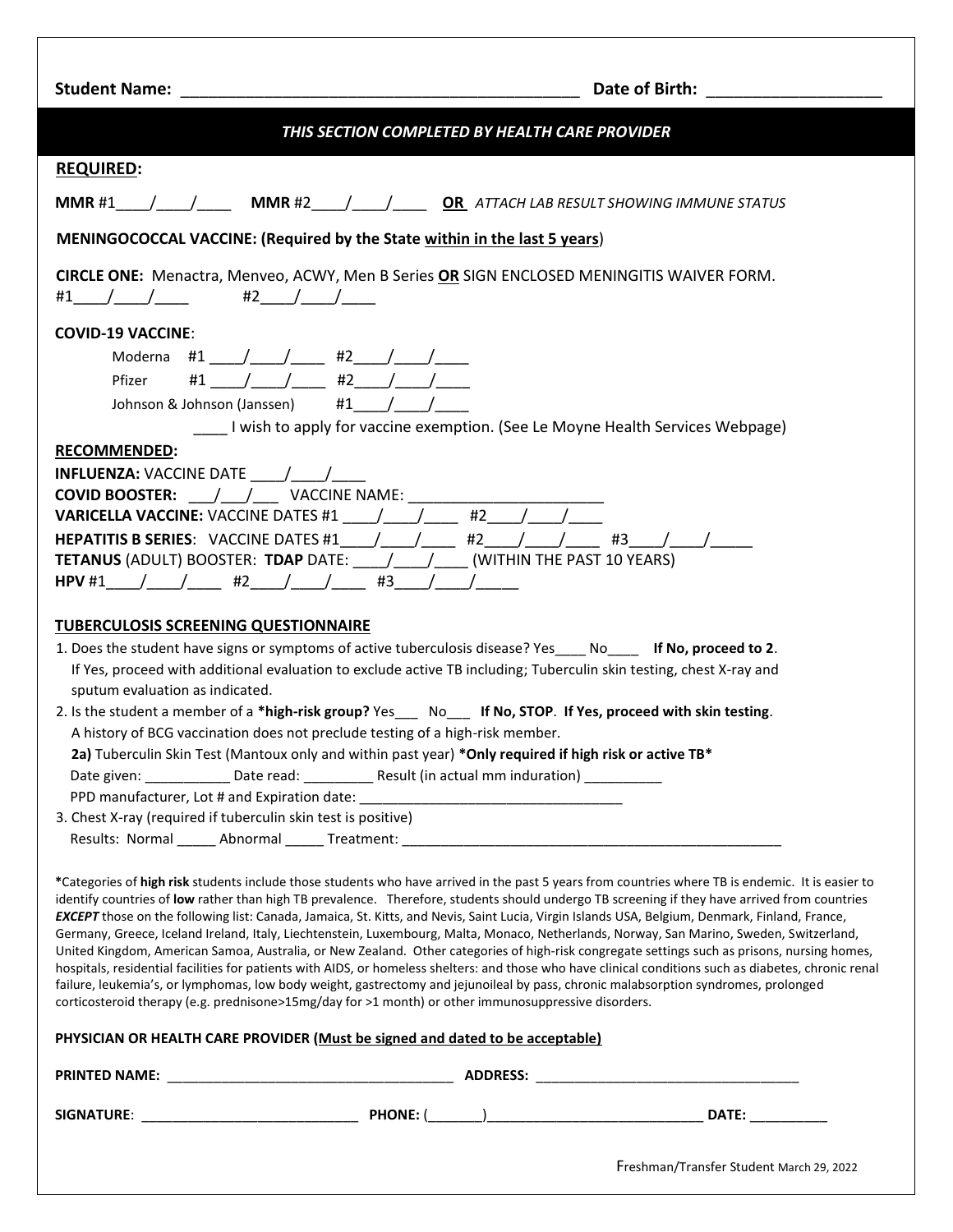# *Student Name: \_\_\_\_\_\_\_\_\_\_\_\_\_\_\_\_\_\_\_\_\_\_\_\_\_\_\_\_\_\_\_\_\_\_\_\_\_\_\_\_\_ Date of Birth: \_\_\_\_\_\_\_\_\_\_\_\_\_\_\_\_\_\_\_*

### *THIS SECTION COMPLETED BY HEALTH CARE PROVIDER*

| <b>PHYSICAL EXAMINATION</b>         |  |                                                                                                                                                                                                                       |                                          |
|-------------------------------------|--|-----------------------------------------------------------------------------------------------------------------------------------------------------------------------------------------------------------------------|------------------------------------------|
| Date of PE: ______________________  |  | Height: __________ Weight: ____________ BMI: ______________ B/P: _________________ Pulse: ___________________                                                                                                         |                                          |
|                                     |  |                                                                                                                                                                                                                       |                                          |
|                                     |  |                                                                                                                                                                                                                       |                                          |
| General Development Normal Abnormal |  | Explanation                                                                                                                                                                                                           |                                          |
| Head/Hair/Scalp                     |  |                                                                                                                                                                                                                       |                                          |
| Skin/Lymphatics                     |  |                                                                                                                                                                                                                       |                                          |
| Eyes                                |  |                                                                                                                                                                                                                       |                                          |
| ENT                                 |  |                                                                                                                                                                                                                       |                                          |
| Mouth                               |  |                                                                                                                                                                                                                       |                                          |
| Neck/Thyroid                        |  |                                                                                                                                                                                                                       |                                          |
| Heart                               |  |                                                                                                                                                                                                                       |                                          |
| Lungs/Chest/Breast                  |  |                                                                                                                                                                                                                       |                                          |
| Abdomen (include hernia)            |  |                                                                                                                                                                                                                       |                                          |
| GU                                  |  |                                                                                                                                                                                                                       |                                          |
| Ano-rectal (pilonidal)              |  |                                                                                                                                                                                                                       |                                          |
| Vascular System                     |  |                                                                                                                                                                                                                       |                                          |
| Neurological                        |  |                                                                                                                                                                                                                       |                                          |
| Musculoskeletal                     |  |                                                                                                                                                                                                                       |                                          |
|                                     |  | Summary of abnormalities and/or recommendations, including emotional status.<br>(Please let us know if you have any concerns, both physical and emotional, about this student, that you would like to share with us.) |                                          |
|                                     |  | Is the student able to participate in all physical activity? ____ Yes ____No If "No" what activities are to be limited or restricted?                                                                                 |                                          |
|                                     |  |                                                                                                                                                                                                                       |                                          |
|                                     |  |                                                                                                                                                                                                                       |                                          |
|                                     |  |                                                                                                                                                                                                                       |                                          |
|                                     |  | No faxed copies will be accepted<br>This packet must be uploaded to the patient portal: https://dolphinhealth.lemoyne.edu                                                                                             |                                          |
|                                     |  | Or mailed via USPS:<br>Le Moyne College<br><b>Wellness Center for Health and Counseling</b><br><b>HEALTH SERVICES OFFICE</b><br>1419 Salt Springs Road Syracuse, NY 13214                                             |                                          |
|                                     |  |                                                                                                                                                                                                                       | Freshman/Transfer Student March 29, 2022 |